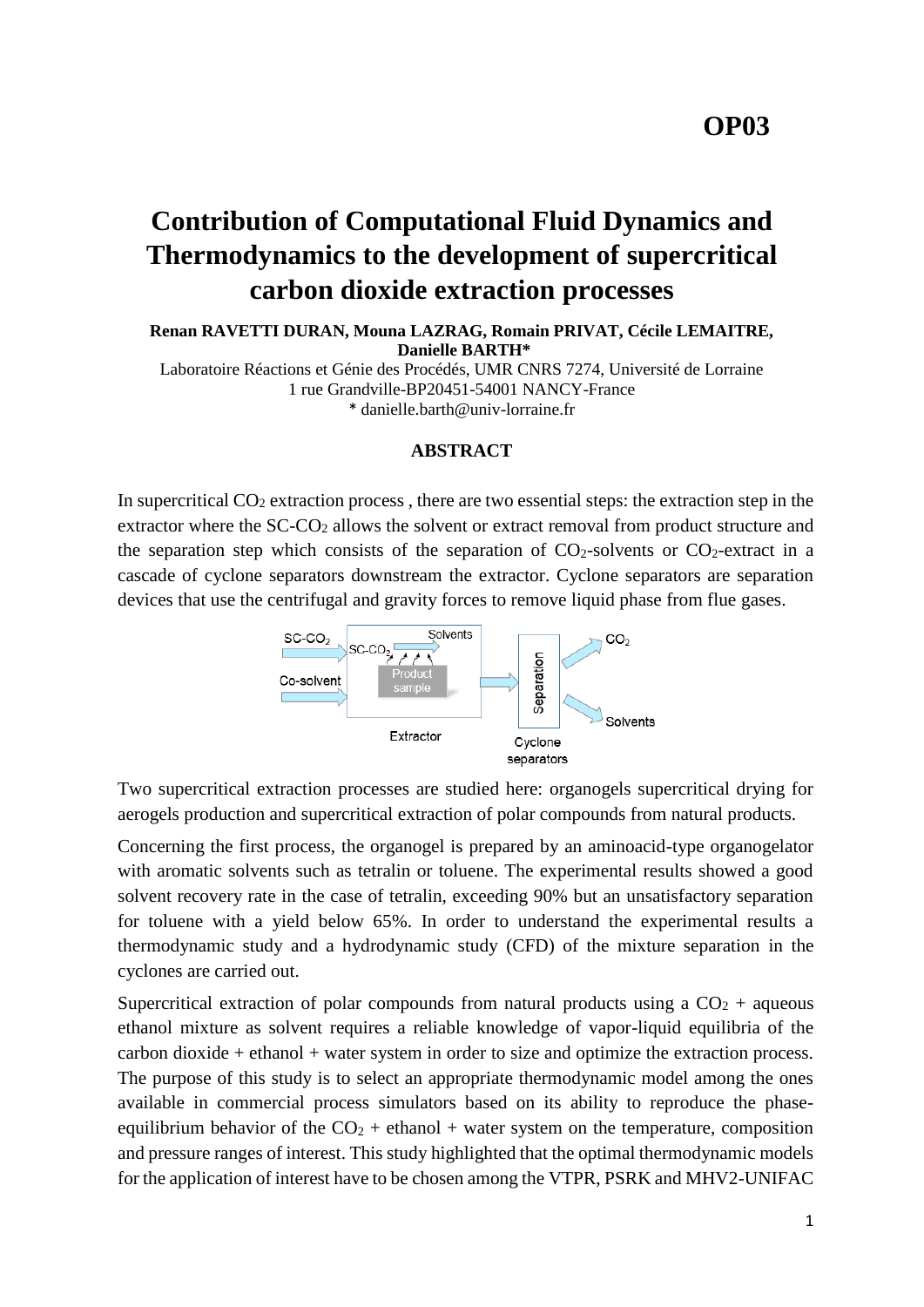EoS. Once identified a suitable thermodynamic model for the  $CO<sub>2</sub> +$  ethanol + water ternary system, it has been possible then to simulate the supercritical extraction process and to discuss how water influences the process efficiency.

#### **INTRODUCTION**

In supercritical  $CO<sub>2</sub>$  extraction process, there are two essential steps: the extraction step in the extractor where the SC-CO<sub>2</sub> allows the solvent or extract removal from product structure and the separation step which consists of the separation of  $CO_2$ -solvents or  $CO_2$ -extract in a cascade of cyclone separators downstream the extractor. Two supercritical extraction processes are studied here: organogels supercritical drying for aerogels production and supercritical extraction of polar compounds from natural products. An organogel is firstly prepared by synthesizing an aminoacid-type organogelator which is able to immobilize aromatic solvents such as tetralin or toluene. Ethanol is classically used as  $CO<sub>2</sub>$  co-solvent for the extraction of biomolecules from natural products. When dealing with natural products, water is systematically present and, if in excess, can has a role as a physical "barrier", reducing the mass transfer. In addition, water is slight soluble in supercritical carbon dioxide and can displaces the equilibrium towards the liquid phase, entailing a decrease of the process efficiency. Hereby, it is important to optimize the water content. In order to control and even optimize the supercritical extraction process of natural substances, a reliable knowledge of the vapor-liquid equilibrium (VLE) behavior of the  $CO<sub>2</sub> +$  ethanol + water ternary system is eventually required to optimize the ethanol / water  $/$  CO<sub>2</sub> ratio in order to promote the vapor instead of liquid formation and even to optimize the supercritical extraction process.

## **MATERIALS AND METHOD**

## **1. Organogel drying : Experimental set-up [1]**

Figure 1 shows a simplified scheme of the process used for supercritical drying of organogel. In an autoclave, a cylindrical organogel [2] sample is initially placed and a quantity of free solvent is added. The sample diameter is 3 cm and its thickness varied between 0.5 cm and 1.5 cm. A CO<sub>2</sub> stream, of mass flow rate ranging from 300 to 750 g/h, is blown around the sample. The temperature and pressure in the autoclave are set to 45 °C and 180 bar and to 45 °C and 90 bar for tetralin and toluene respectively.

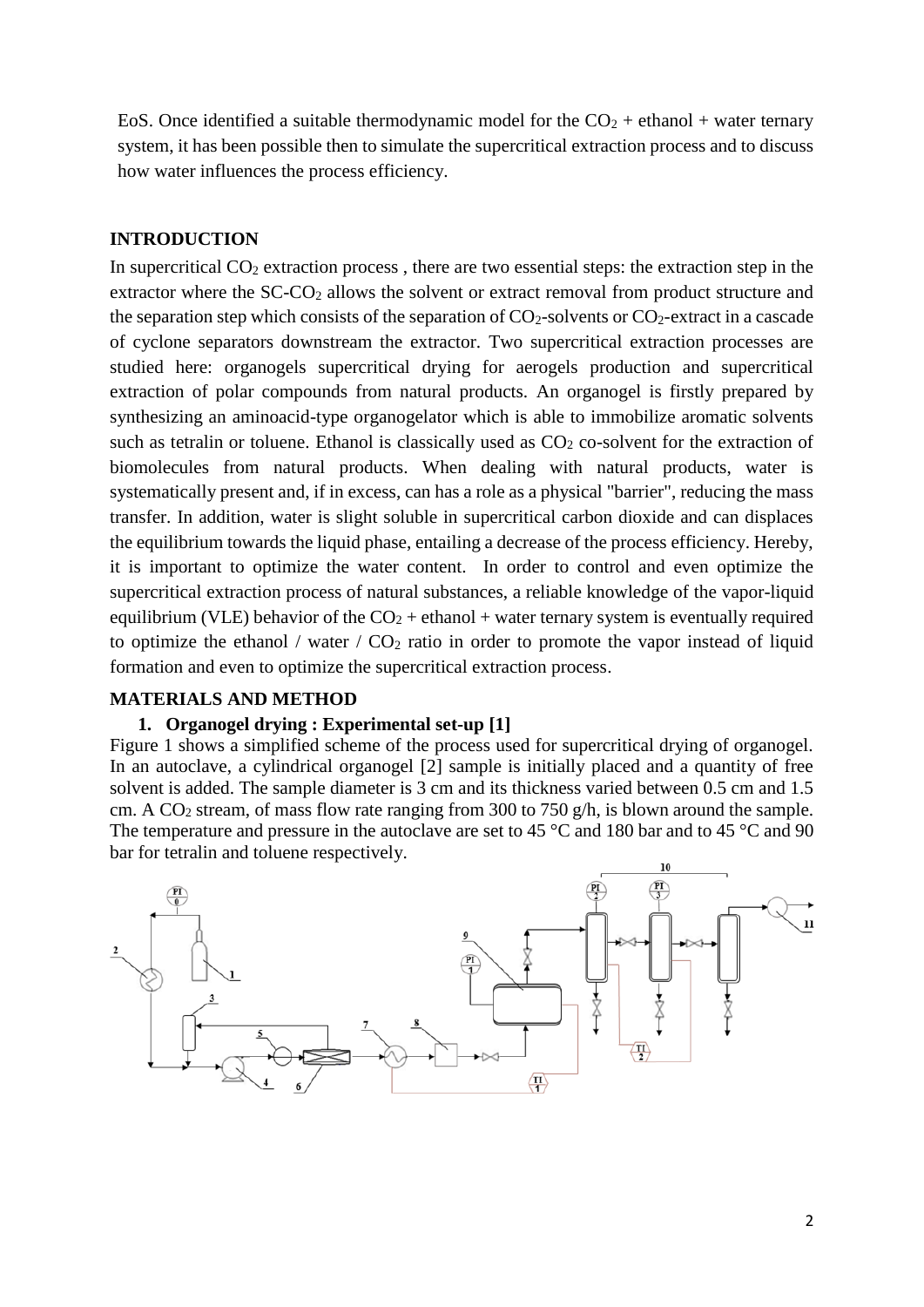**Figure 1.** Scheme of the supercritical drying set-up: 1-CO<sub>2</sub> bottle; 2-cold exchanger; 3-CO<sup>2</sup> tank; 4-pump; 5- Damper, 6-back pressure regulator; 7-hot exchanger; 8-Coriolis mass flowmeter; 9-autoclave; 10- three cyclone separators; 11- Flowmeter, PI-pressure gauge, TI-thermostatic bath.

Every 15 minutes liquid solvent is recovered at the bottom of the separators and the collected quantity is weighed with  $+0.1$  mg accuracy. The most amount of solvent is collected from the first separator and only a very small quantity in the two others. Furthermore, the flow rate and the pressures in the first two cyclones separators are reported.

## **2. Thermodynamic Modelling**

## **2.1 Supercritical drying : CO2/toluene and CO2/tetraline**

The experimental study showed that most of the solvent recovery was carried out in the first cyclone separator. For this reason, the thermodynamic and the CFD studies focuse on this separator. Hydrodynamic predictions showed that cyclone separators allow an efficient mechanical separation of the  $CO_2$ /toluene mixture [1] (figure 2). Thermodynamic investigations of the CO2/solvent mixture are needed in order to explain the difference of the performance of cyclone separators when tetralin and toluene are used for producing aerogels.



**Figure 2**. Distribution of toluene volume fraction at the central section vertical to the cyclone [1]

In the present study, the  $CO<sub>2</sub>/solvent$  separation is modelled similarly as a simple theoretical stage. The expansion following the depressurization valve is generally considered as an isenthalpic (adiabatic) expansion at industrial scale. However since experiments were carried out on a laboratory scale unit and due to the small size of the valve, the expansion in the laboratory equipment can be reasonably assumed to be isothermal. For this reason, despite of the depressurization valve between the extractor and the first separator, the separation is considered as an isothermal flash.

Former Computational Fluid Dynamics (CFD) simulations performed on this separator showed that the pressure drop across the separator is lower than 35 Pa [1]. Because of this low value, the pressure is considered uniform throughout the separator. The first separator is modeled as a simple isothermal theoretical equilibrium stage. A simple flash drum was used to simulate this separator. Simulations were carried out using the PRO/II software, a steady state chemicalengineering process simulator.

The Peng-Robinson EoS (PR-EoS) has demonstrated its ability to manage high pressure fluid phase behavior and has shown simplicity and reliability for the class of compounds considered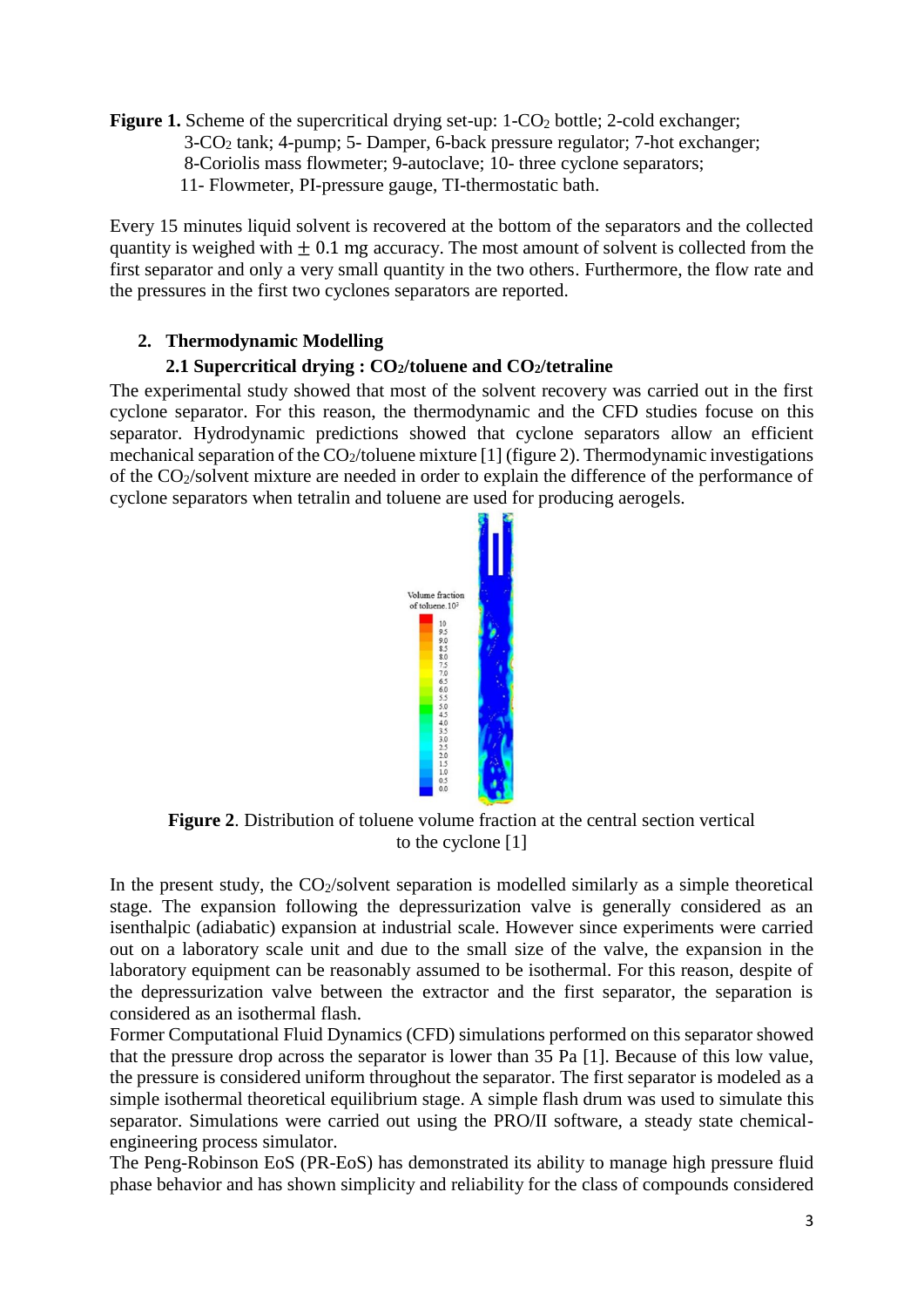in this study. Therefore, the PR-EoS is implemented into the thermodynamic model of the separation process. For temperatures below 40  $\degree$  C including the separation temperature (20  $\degree$ ) C), no experimental data exists in the literature. The experimental bubble points for three temperatures covering the separation temperatures 10, 20 and 30°C were determined [3]. The CO2/tetralin diagram was extended at these temperatures with the PR-EoS. In Figure 3 the experimental points and the theoretical curves are compared. The model represents satisfactorily the binary CO<sub>2</sub>/tetralin mixture behavior at these temperatures. Despite the slight underestimation of bubble pressures and the overestimation of critical pressures, this model can however provide acceptable estimations of solubility in the liquid and gas phases in the pressure domain covered by the separation process.



**Figure. 3** Isothermal phase equilibrium diagrams of  $CO_2$ /tetralin at three temperatures

#### **2.2 Supercritical carbon dioxide extraction: CO2/Ethanol/Water**

It is not an easy task to benchmark thermodynamic models based on previous works, as these models were all compared or calibrated on different datasets covering disparate domains of temperature and pressure. In addition, these models show generally an unsatisfactory correlation of phase-equilibrium data for the  $CO<sub>2</sub> + ethanol + water$  ternary system in the supercritical domain of pure  $CO<sub>2</sub>$ . The first part of the present study aims at selecting an equation of state usable for correlating and even extrapolating, the vapor-liquid equilibrium behavior of the  $CO<sub>2</sub>$  + water + ethanol ternary system in the ranges of pressure and temperature usually considered in the supercritical extraction process. By using the thermodynamic model previously identified, it is discussed how the presence of water influences the efficiencies of the extraction and separation processes.

The thermodynamic models were chosen according to the selection method proposed by Hemptinne et al. [4], Sandler [5] and Aspen Plus® User Guide [6]. This methodology helped us to choose between two classes of models: non-predictive (all available for PRO/II software) and predictive (all available for Simulis thermodynamics software). Note that in this work, it is desired to benchmark predictive and non-predictive models available in commercial simulators without re-adjusting binary interaction parameters (BIP). The selection of the model will be based on its ability to reproduce the phase-equilibrium behavior of the  $CO<sub>2</sub> + ethanol + water$ system on the temperature, composition and pressure ranges of interest. Advantage will be given to predictive models because of their modularity (and in particular, the simplicity to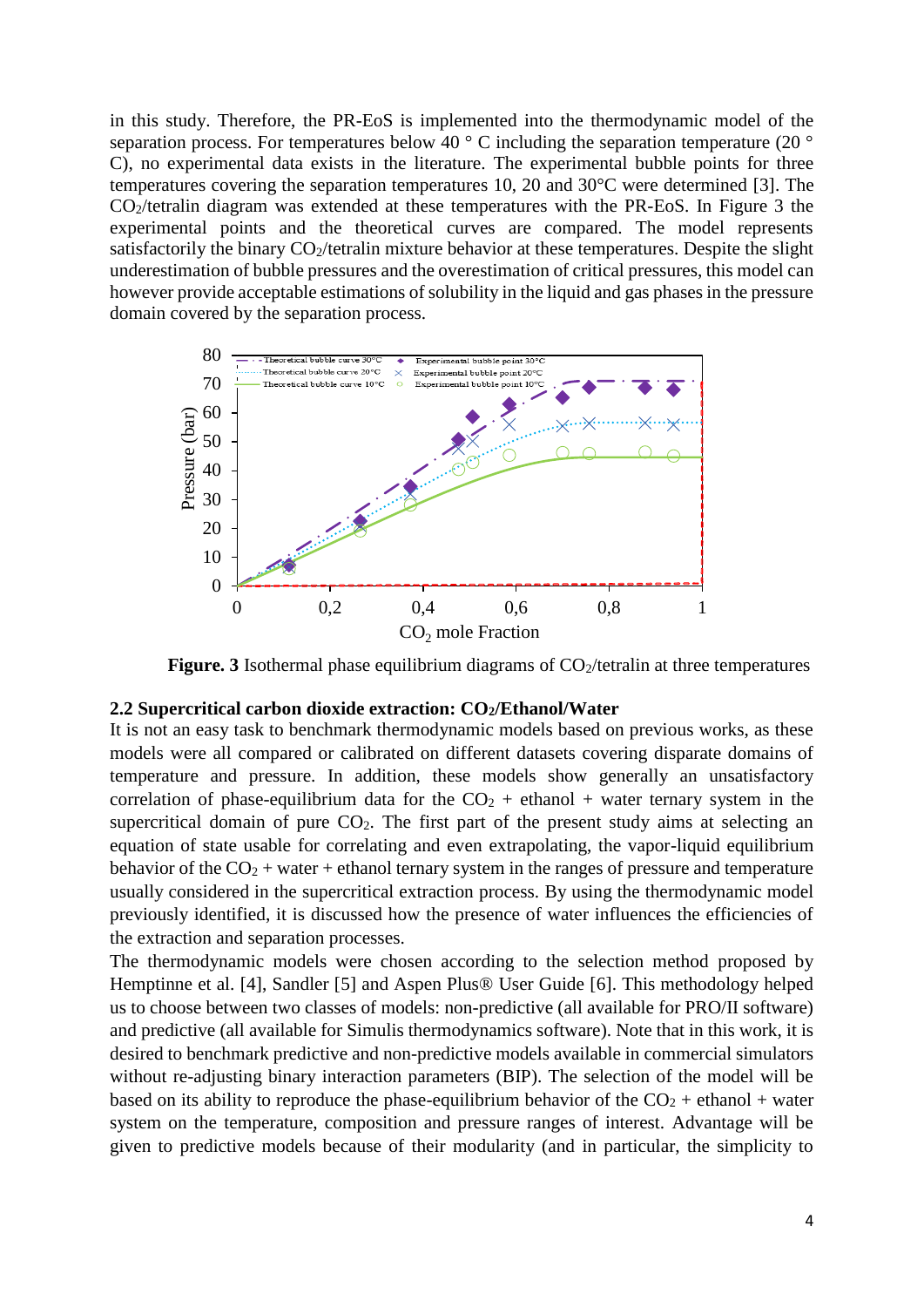generate the phase equilibrium behavior of systems made up of  $CO<sub>2</sub> +$  ethanol + water + other species, which is of particular interest for future studies).

The PRO/II software (Schneider Electric) was used to generate phase diagrams calculated from the two equations of state SRK (Soave-Redlich-Kwong) and PR (Peng-Robinson) combined with the following mixing rules: Panagiotopoulos-Reid (SRKP and PRP), modified Panagiotopoulos-Reid (SRKM and PRM) and Huron-Vidal-NRTL (SRKH and PRH). The *Simulis thermodynamics* software (ProSim) was used to generate phase diagrams using the following models: MHV2-UNIFAC PR or SRK, PSRK, VTPR and GC-PPC-SAFT. Thermodynamic data were obtained from the Detherm Database (Dechema) according to the selected operating conditions.

Once selected on the basis of their capacity to model VLE data of binary system, the following models: MHV2-UNIFAC PR or SRK, VTPR and PSRK, were benchmarked through their ability to predict ternary phase equilibrium data for the  $CO_2$  + ethanol + water system. Although the VTPR model is not fully satisfactory regarding the modelling of the ethanol  $+ H<sub>2</sub>O$  binary system, it has been still considered for this final selection step as it was developed in particular to improve the prediction of supercritical data [7]**.**

Despite the  $CO_2$  + ethanol + water system is considered as especially difficult to model from a thermodynamic view point, the MHV2-UNIFAC (SRK or PR), VTPR and PSRK models can rather accurately reproduce its experimental phase behavior, at different operating temperatures and pressures of interest. Nevertheless, for all four models, a discrepancy between model predictions and experimental bubble and dew point data is observed near the  $\frac{0.0}{2}$  point (0.2)  $\langle x_{\rm CO2} \rangle$  < 0.6), as illustrated in figure 4. The modeling of the ternary system at the selected temperatures and pressures highlights a similar level of accuracy for all four models.  $_{0.8}$ 

It should be noticed that regardless of the model used, the presence of a very small amount of water promotes the formation of a two-phase system.





**Figure 4.** Ternary diagram of  $CO_2 + EtOH + water$  at 333K and 142 bar. Experiment: ( $\bullet$ ) Liquid phase; ( $\blacktriangle$ ) Vapor phase [8,9]. (─) Predictions from the (a) SRK-MHV2-UNIFAC, (b) PSRK.

Tie line: (  $\ldots$ ) model prediction (this tie-line was calculated at the temperature and pressure of the diagram, for an overall composition equal to the average of the experimental bubble and dew point compositions);  $(- - )$  Experimental tie-line.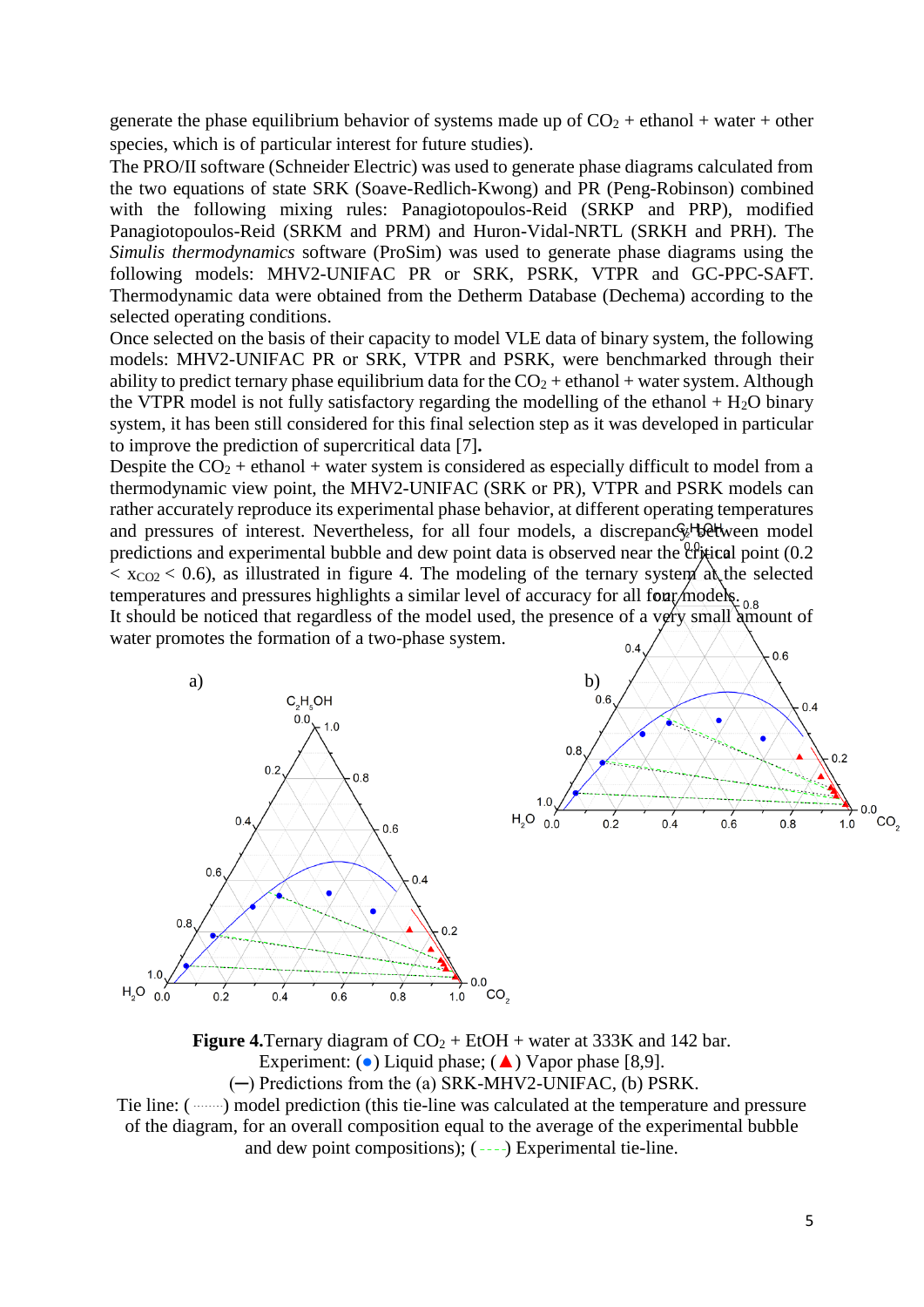#### **RESULTS**

## **1. Organogels supercritical drying for aerogels production: solvent recovery and drying.**

The experimental results showed a good solvent recovery rate in the case of tetralin, exceeding 90%, but an unsatisfactory separation for toluene with a yield below 65% (table 1).

|          |                 | Experimental            | Theoretical                          | Relative difference |
|----------|-----------------|-------------------------|--------------------------------------|---------------------|
| Solvent  | $z_{sol}\ (\%)$ | recovery rate<br>SRR(%) | recovery rate<br>$\widehat{SRR}$ (%) | (% )                |
|          |                 |                         |                                      |                     |
| 0.32     | 47.47           | 40.4                    | 17.50                                |                     |
| 0.33     | 39.85           | 42.24                   | 5.66                                 |                     |
| 0.51     | 50.55           | 63.1                    | 19.89                                |                     |
| 0.55     | 59.33           | 66.2                    | 10.38                                |                     |
| 0.59     | 62.50           | 68.56                   | 8.84                                 |                     |
| 0.65     | 63.58           | 71.57                   | 11.17                                |                     |
| Tetralin | 0.26            | 85.93                   | 95.19                                | 9.73                |
|          | 0.27            | 94.10                   | 95.37                                | 1.33                |
|          | 0.29            | 94.40                   | 95.69                                | 1.35                |
|          | 0.36            | 98.39                   | 96.54                                | 1.92                |
|          | 0.41            | 96.53                   | 96.96                                | 0.44                |
|          | 0.43            | 96.60                   | 97.10                                | 0.51                |
|          | 0.46            | 98.94                   | 97.30                                | 1.69                |

Table 1. Comparison of theoretical and experimental solvent recovery rates (20 ° C and 50 bar)

The proposed thermodynamic model is introduced in the PRO/II software and a single flash drum is used to simulate the separation of the  $CO<sub>2</sub>/solvent$  mixture. For both solvents, the theoretical recovery rate matches the experimental rate within a relative discrepancy ranging from 0.5 to 26%. It is thus observed that a single flash drum modelled using the PR-EoS with temperature-dependent kij reasonably explained the unsatisfactory performances that were observed with toluene as solvent and the good recovery in the case of tetralin. Figure 5 illustrates the variation of the obtained theoretical solvent recovery rate (SRR) as a function of solvent concentration for both tetralin and toluene.



**Figure. 5** Theoretical solvent recovery rate as a function of the solvent inlet composition at  $T = 20^\circ$  C and  $P = 50$  bar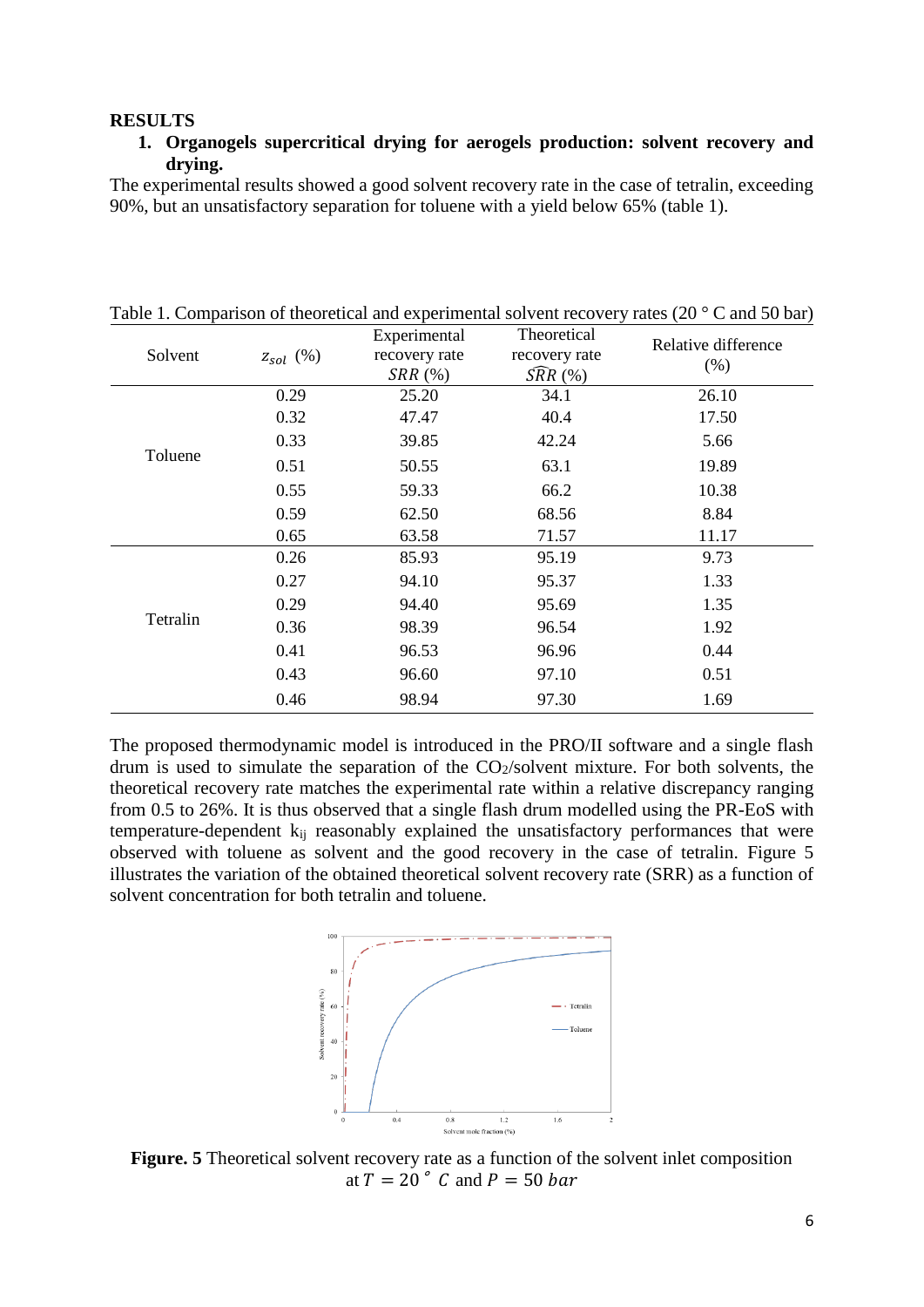Simulations with different inlet compositions, pressures and temperatures show us that the optimum solvent recovery conditions would then be 56 bar and 19.5 ° C. These conditions are very close to the operating conditions. Thus, it is necessary to control accurately both process pressure and temperature along with  $CO<sub>2</sub>$  flow rate to ensure high yield of solvent recovery for both toluene and tetralin.

## **2. Influence of water in extraction process**

Once a suitable thermodynamic model for the  $CO<sub>2</sub> +$  ethanol + water ternary system has been identified, the simulation of the extraction and separation process can be carried out. The operating condition values (pressure, temperature, amount of ethanol, water and  $CO<sub>2</sub>$ ) used

- for the process simulation are similar to the experimental conditions used in our laboratory.
	- Two levels of pressure were studied: 110 bar and 220 bar;
	- Three levels of temperature were considered: 293.15 K, 313.15 K and 333.15 K.
	- The starting water content in the material was 10 wt%,  $25$  wt% and  $50$  wt%, considering a dry-mass of 8 grams. We also considered that all the water present in the material was totally free to simplify the calculation;
	- The mass of  $CO<sub>2</sub>$  introduced in each "step" was fixed by the average of all the experiments carried out in the studied installation (87.8 g, i.e. 2 mol).
	- The volume of ethanol was 0 mL, 20 mL and 40 mL (the entire volume of ethanol is already present inside the extractor at the beginning of the process).

In order to simulate the process where  $CO<sub>2</sub>$  flows continuously through the extractor, a sequential approach is used: successive steps for which equilibrium is reached are considered. [10]. After each sequence, the gaseous phase present in the extractor is pushed out by pure  $CO<sub>2</sub>$ and exits towards separator 1. At each step, vapor and liquid composition as well as the amount of both phases are evaluated considering that the extractor behaves as a diphasic flash separator. Using this procedure, continuous extraction process was simulated considering the number of steps to remove all ethanol present in the extractor (6 equilibrium steps in most cases). The amount of water and ethanol previously present in the liquid phase is considered to remain in the extractor. The simulation of extraction process was performed using Simulis thermodynamics software (ProSim) considering the following the following assumptions:

- Mechanical dispersion of ethanol or water  $\frac{7.8}{10}$  is not considered (entrainment of ethanol or water  $\begin{array}{ccc} \n\hline\n\end{array}$   $\begin{array}{ccc}\n\hline\n\end{array}$  and solubilized by the CO2 flow reducing the  $\begin{array}{c} \begin{array}{c} \begin{array}{c} \end{array} \end{array}$  extract recovery);
- description of the thermodynamics of the  $\frac{3}{5}$  70 + water mixture.

and water (b) in the extractor for the different  $s_{6}$  steps.

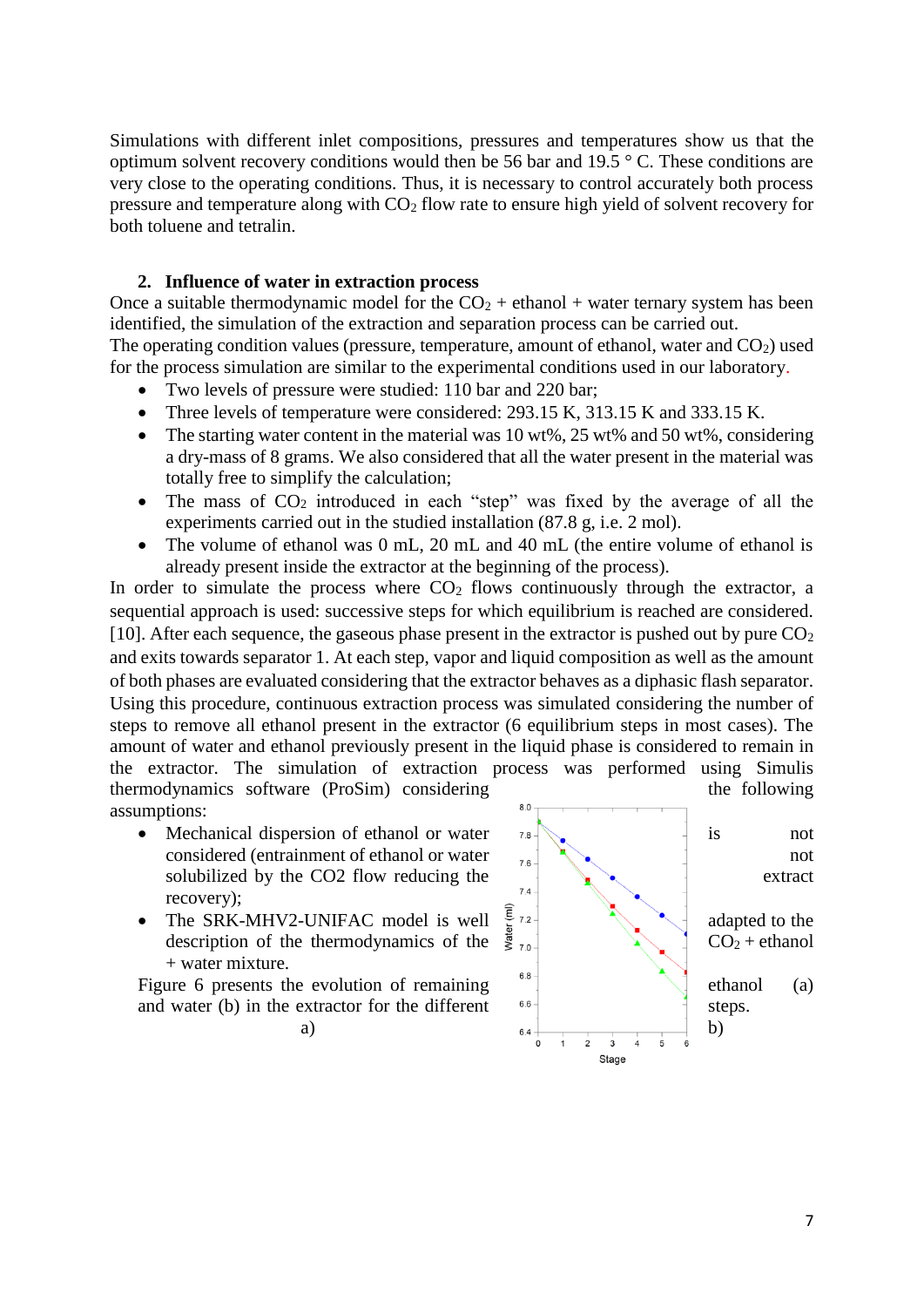

**Figure 6.** (a) Residual ethanol and (b) residual water at 313.15 K, 110 bar and 50% water. Ethanol initial volume ( $\bullet$ ) 0 ml, ( $\bullet$ ) 20 ml and ( $\bullet$ ) 40 ml. Correlated with SRK-MHV2-UNIFAC.

It can be observed that:

- an increase of initial ethanol amount enhances water removal from the extractor,
- for a given pressure  $(220 \text{ bar})$  and temperature  $(313.15 \text{ K})$  an increase of water content (from 10 wt% to 50 wt%) leads to a decrease of ethanol removal rate,
- both water and ethanol are removed faster from the extractor when temperature increases,
- an increase of pressure (from 110 bar to 220 bar) enhances water and ethanol removal.

It can also be observed that water or ethanol promotes the formation of a biphasic system and displaces the equilibrium towards the liquid phase. Moreover, ethanol enhances water solubility in carbon dioxide due to strong hydrogen bonding associations between molecules.

## **REFERENCES**

[1] LAZRAG M., MEJIA-MENDEZ D.L., LEMAITRE C., STAFFORD P.H.E., HREIZ R., PRIVAT R., HANNACHI A., BARTH D., Thermodynamic and hydrodynamic study of a gas-liquid flow in a cyclonic separator downstream supercritical drying , Journal of Supercritical Fluids, 118, 2016, 27-38

[2] JAMART-GREGOIRE B., SON S., ALLIX F., FELIX V., BARTH D., PICKAERT G., DEGIOVANNI A., Monolithic organic aerogels derived from single amino-acid based supramolecular gels : physical and thermal properties, RSC Advances, 6, 2016, 104, 102198- 102205

[3] LAZRAG M., STEINER E., PRIVAT R., MUTELET F., RODE S., LEMAITRE C., HANNACHI A.,BARTH D., Experimental and thermodynamic comparison of the separation of CO2/toluene and CO2/tetralin mixtures in the process of organogel supercritical drying for aerogels production, Journal of Sol-Gel Science and Technology, 84, 2017, 453-465

[4] de HEMPTINNE J.C., LEDANOIS J.M., Select Thermodynamic Models for Process Simulation: A Practical Guide Using a Three Steps Methodology, Editions Technip, 2012.

[5] SANDLER S.I., Using Aspen Plus in Thermodynamics Instruction: A Step-by-Step Guide, Wiley, 2015.

[6] A. Technology, Aspen Plus ® User Guide, 2000.

[7] AHLERS J., GMEHLING J., Development of an universal group contribution equation of